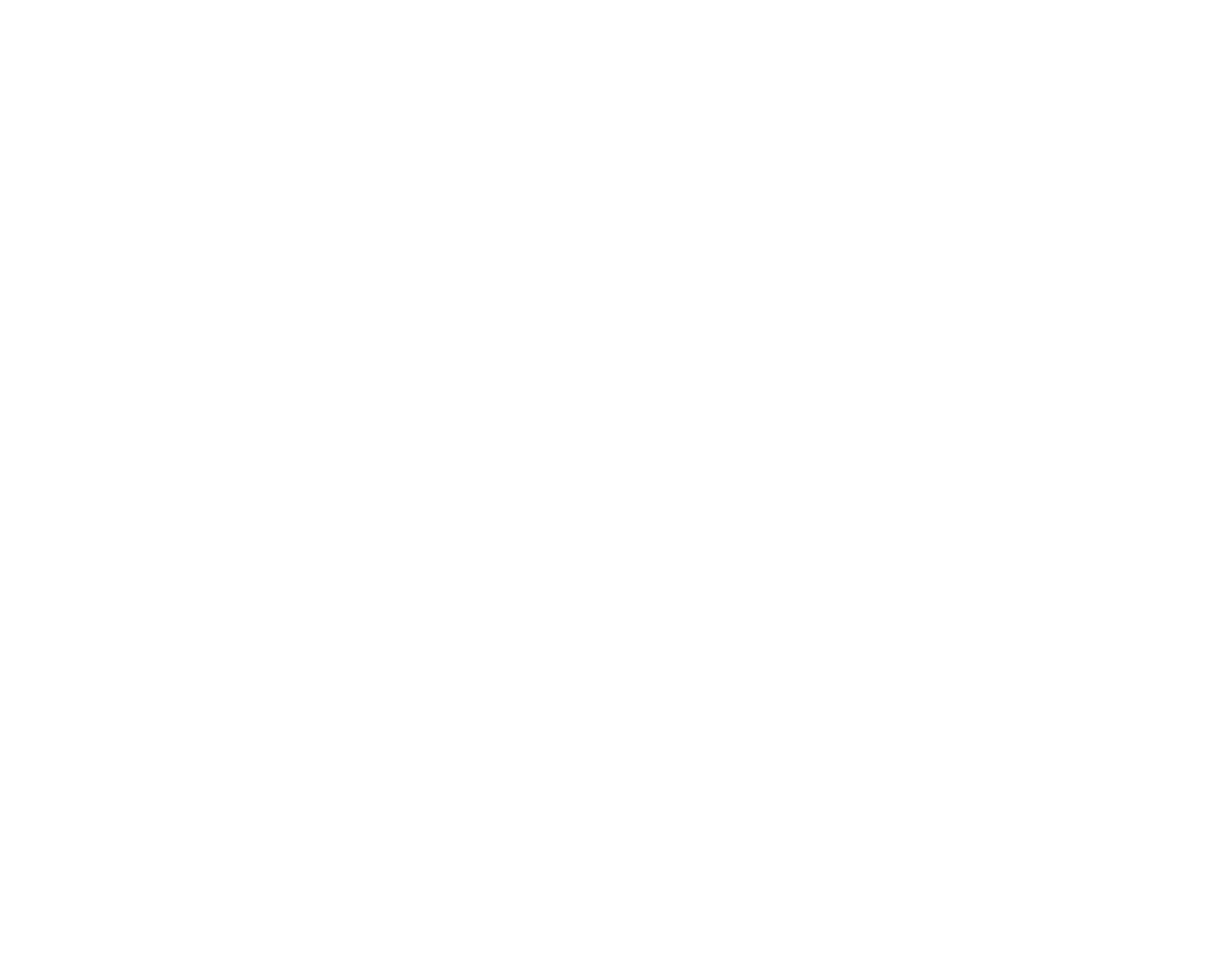| <b>Position</b> | <b>Attribute Name</b>         | <b>Definition</b>                                                                                                                                                                        | <b>Notes</b>                                                                                           | <b>Allowable Values</b>                                                                              | <b>Data Type</b> |
|-----------------|-------------------------------|------------------------------------------------------------------------------------------------------------------------------------------------------------------------------------------|--------------------------------------------------------------------------------------------------------|------------------------------------------------------------------------------------------------------|------------------|
|                 |                               |                                                                                                                                                                                          | the loan will have an adjustable<br>interest rate.                                                     |                                                                                                      |                  |
| 8               | Loan Product Type             | Indicates a Fannie Mae Multifamily<br>product.                                                                                                                                           |                                                                                                        | $\bullet$ DUS<br>• Non-DUS<br>• Credit Facility<br>· Bulk Delivery                                   | VARCHAR2         |
| 9               | <b>Original UPB</b>           | The original amount of the<br>mortgage loan as indicated by the<br>mortgage loan documents.                                                                                              |                                                                                                        |                                                                                                      | <b>CURRENCY</b>  |
| 10              | <b>Amortization Term</b>      | The number of months over which<br>the mortgage loan's unpaid principal<br>balance is scheduled to be<br>amortized, as determined at the<br>origination date.                            | Some partial interest only loans<br>acquired prior to 2007 may have<br>blanks.                         |                                                                                                      | <b>NUMBER</b>    |
| 11              | <b>Original Interest Rate</b> | The original interest rate on a<br>mortgage loan as identified in the<br>mortgage loan documents.                                                                                        |                                                                                                        |                                                                                                      | <b>NUMBER</b>    |
| 12              | Lien Position                 | The lien priority placed on the<br>property securing the mortgage<br>loan.                                                                                                               |                                                                                                        | $\bullet$ First<br>• Second<br>$\bullet$ Third<br>• Fourth or More<br>Subordinate<br>• Not Available | VARCHAR2         |
| 13              | <b>Transaction ID</b>         | Identifier assigned to a transaction.                                                                                                                                                    | Will only be populated for loans<br>securitized in an MBS.                                             |                                                                                                      | VARCHAR2         |
| 14              | <b>Issue Date</b>             | The first day of the month in which<br>the security was issued. A security<br>settles on the book entry date<br>(settlement date) which may not be<br>the issue date.                    | Will only be populated for loans<br>securitized in an MBS.                                             |                                                                                                      | <b>DATE</b>      |
| 15              | Loan Acquisition LTV          | At acquisition, the ratio of the actual<br>unpaid principal balance of the<br>mortgage loan (plus prior liens if<br>supplemental) to the combined<br>value of all underlying properties. | For Credit Facilities this data attribute<br>is reflected at the deal level and not<br>the loan level. |                                                                                                      | <b>NUMBER</b>    |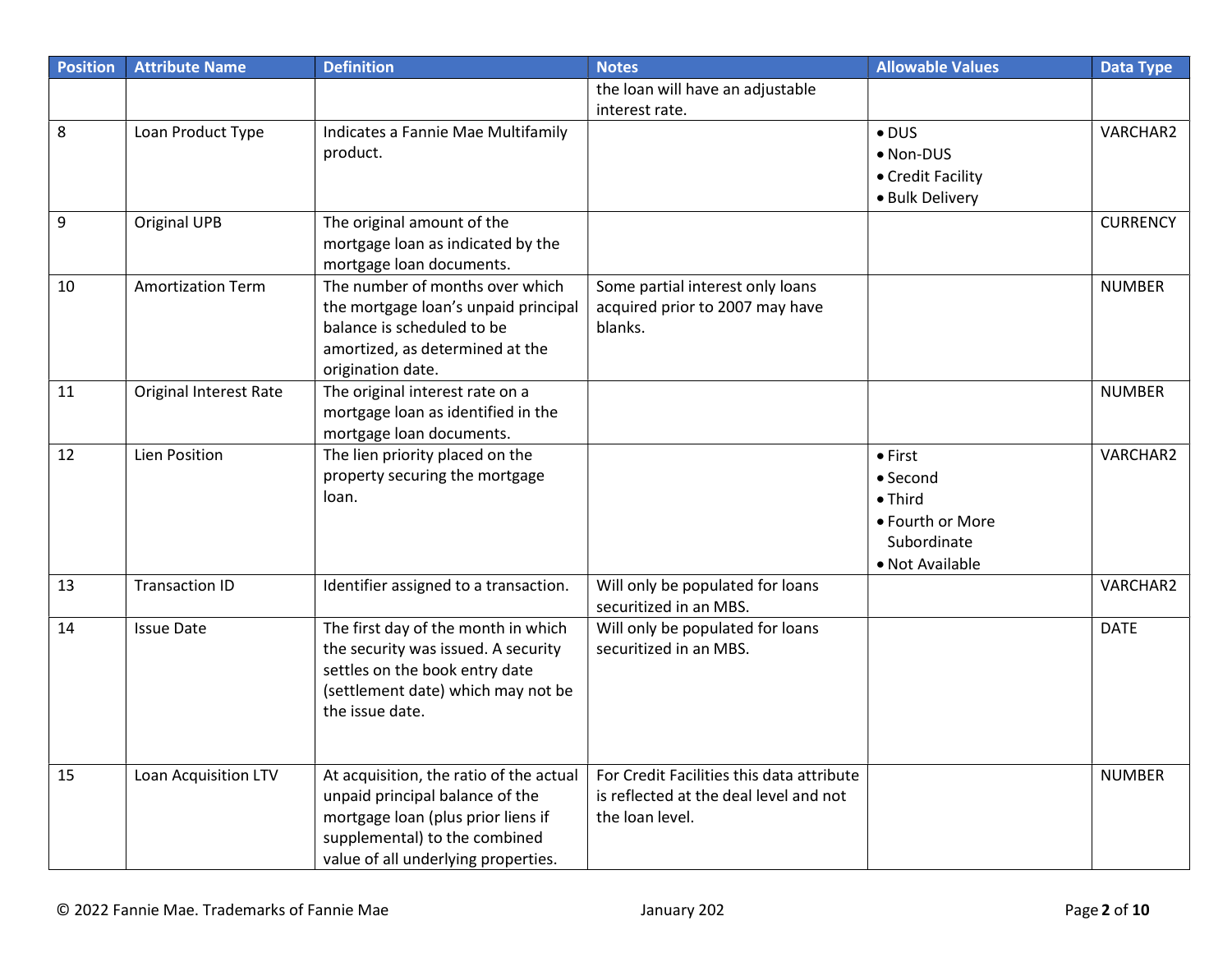| <b>Position</b> | <b>Attribute Name</b>                                  | <b>Definition</b>                                                                                                                                                   | <b>Notes</b>                                                                                     | <b>Allowable Values</b>                                                     | <b>Data Type</b> |
|-----------------|--------------------------------------------------------|---------------------------------------------------------------------------------------------------------------------------------------------------------------------|--------------------------------------------------------------------------------------------------|-----------------------------------------------------------------------------|------------------|
| 16              | <b>Underwritten DSCR</b>                               | A ratio of underwritten net cash<br>flow to an actual or calculated<br>principal and interest payments.                                                             |                                                                                                  |                                                                             | <b>NUMBER</b>    |
| 17              | <b>Underwritten DSCR</b><br><b>Type</b>                | Indicates the method/calculation of<br>the underwritten DSCR at the time<br>of the loan acquisition.                                                                | For further details see the MFLPD<br>Underwritten DSCR Type QRG.                                 | · Deal UW DSCR NCF<br>• Lender UW DSCR<br>• UW Actual DSCR<br>• UW NCF DSCR | VARCHAR2         |
| 18              | <b>Original Term</b>                                   | The number of months from the<br>date the mortgage loan starts<br>accruing interest (i.e., one month<br>before the first payment due date)<br>to the maturity date. |                                                                                                  |                                                                             | <b>NUMBER</b>    |
| 19              | Original I/O Term                                      | The number of months in which<br>there are interest-only payments<br>per the mortgage loan documents.                                                               | Some partial interest only loans<br>acquired prior to 2007 may have<br>blanks.                   |                                                                             | <b>NUMBER</b>    |
| 20              | I/O End Date                                           | The date of the last interest-only<br>payment for a mortgage loan that<br>has a full or partial interest-only<br>period.                                            |                                                                                                  |                                                                             | <b>DATE</b>      |
| 21              | Loan Ever 60+ Days<br>Delinquent                       | Indicates if the loan was ever 60<br>days or greater delinquent.                                                                                                    |                                                                                                  | $\bullet$ Y<br>$\bullet$ N                                                  | VARCHAR2         |
| 22              | Loss Sharing Type                                      | Indicates the allocation of losses for<br>a mortgage loan between the lender<br>and Fannie Mae.                                                                     | This data attribute may have blanks.<br>Loans with blanks were mainly<br>acquired prior to 2008. | . No Lender Loss Sharing<br>· Pari Passu<br>• Standard DUS                  | VARCHAR2         |
| 23              | <b>Modified Loss Sharing</b><br>Percentage             | At acquisition, the percentage of the<br>original contractual lender loss<br>sharing for a mortgage loan with<br>Standard DUS or Pari Passu lender<br>loss sharing. | This data attribute may have blanks.<br>Loans with blanks were mainly<br>acquired prior to 2008. |                                                                             | <b>NUMBER</b>    |
| 24              | Number of Properties at<br>Acquisition                 | At acquisition, the number of<br>properties which serve as collateral<br>for the mortgage loan.                                                                     | For Credit Facilities the data attribute<br>will be blank.                                       |                                                                             | <b>NUMBER</b>    |
| 25              | <b>Property Acquisition</b><br><b>Total Unit Count</b> | At acquisition, the total number of<br>residential units in all phases of the<br>property securing the mortgage<br>loan.                                            | For loans with multiple properties<br>this data attribute will be blank.                         |                                                                             | <b>NUMBER</b>    |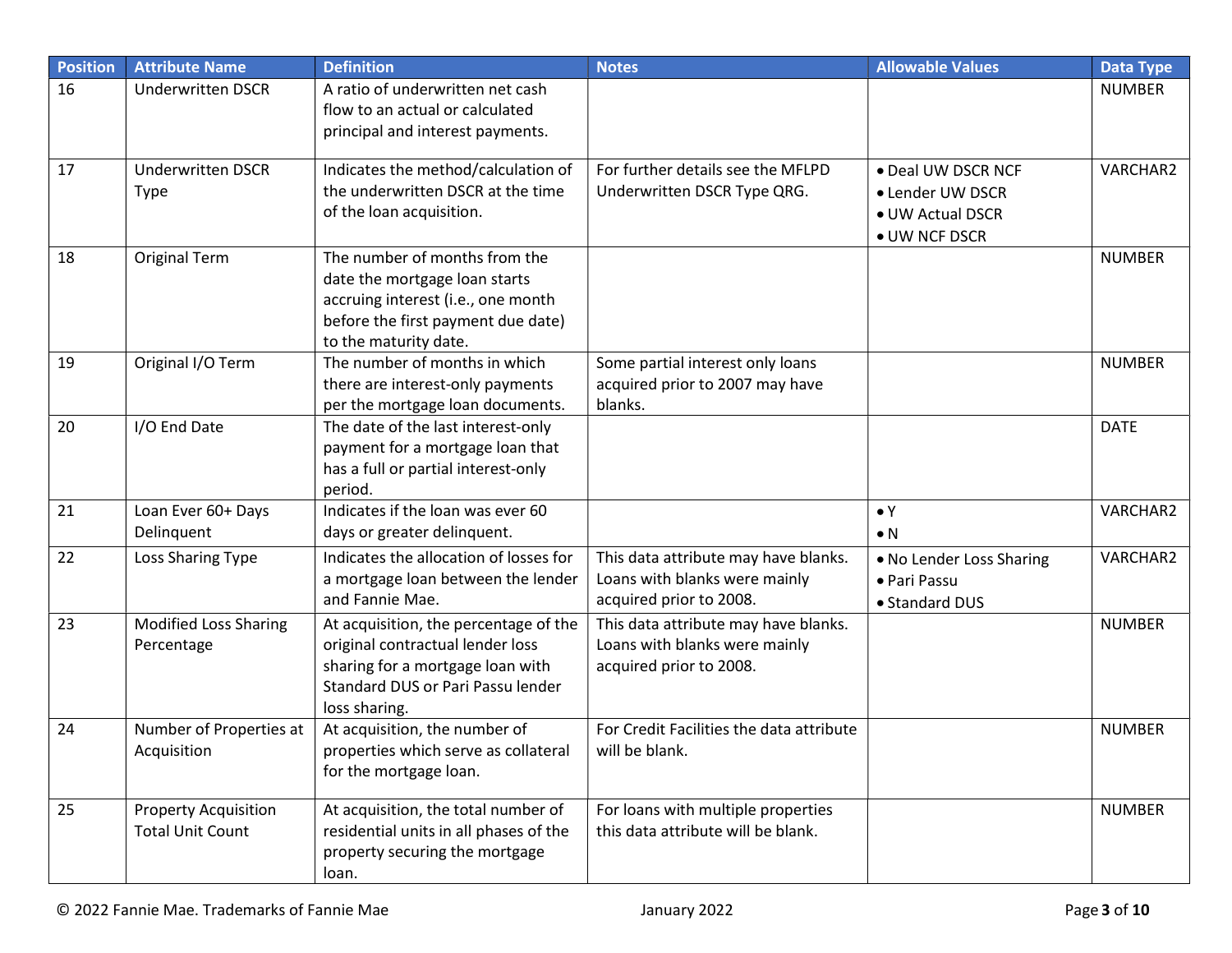| <b>Position</b> | <b>Attribute Name</b>         | <b>Definition</b>                                                     | <b>Notes</b>                              | <b>Allowable Values</b> | <b>Data Type</b> |
|-----------------|-------------------------------|-----------------------------------------------------------------------|-------------------------------------------|-------------------------|------------------|
|                 |                               |                                                                       | For Credit Facilities this data attribute |                         |                  |
|                 |                               |                                                                       | will be blank.                            |                         |                  |
| 26              | <b>Specific Property Type</b> | Indicates the specific type of the                                    |                                           | • Multifamily           | VARCHAR2         |
|                 |                               | property securing the mortgage                                        |                                           | • Cooperative           |                  |
|                 |                               | loan.                                                                 |                                           | • Manufactured Housing  |                  |
|                 |                               |                                                                       |                                           | Community               |                  |
|                 |                               |                                                                       |                                           | • Seniors               |                  |
|                 |                               |                                                                       |                                           | • Dedicated Student     |                  |
|                 |                               |                                                                       |                                           | • Military              |                  |
|                 |                               |                                                                       |                                           | • Multiple Properties   |                  |
|                 |                               |                                                                       |                                           | • Other                 |                  |
| 27              | <b>Year Built</b>             | The year in which a mortgaged                                         | This data attribute will show Multiple    |                         | VARCHAR2         |
|                 |                               | property (or the first phase of a                                     | for loans with multiple properties.       |                         |                  |
|                 |                               | multi-phase mortgaged property)                                       |                                           |                         |                  |
|                 |                               | was built.                                                            |                                           |                         |                  |
| 28              | <b>Property City</b>          | The current geocoded name of the                                      | This data attribute will show Multiple    |                         | VARCHAR2         |
|                 |                               | city where the property or                                            | for loans with multiple properties.       |                         |                  |
|                 |                               | properties which serve as mortgage                                    |                                           |                         |                  |
|                 |                               | collateral are located.                                               |                                           |                         |                  |
| 29              | <b>Property State</b>         | The current geocoded two-character                                    | This data attribute will show Multiple    |                         | VARCHAR2         |
|                 |                               | abbreviated code representing the                                     | for loans with multiple properties.       |                         |                  |
|                 |                               | state in which the property or                                        |                                           |                         |                  |
|                 |                               | properties which serve as mortgage                                    |                                           |                         |                  |
| 30              |                               | collateral are located.                                               | This data attribute will show Multiple    |                         | VARCHAR2         |
|                 | Property Zip Code             | The current geocoded zip code for<br>the property or properties which | for loans with multiple properties.       |                         |                  |
|                 |                               | serve as mortgage collateral are                                      |                                           |                         |                  |
|                 |                               | located.                                                              |                                           |                         |                  |
| 31              | Metropolitan Statistical      | The current geocoded Metropolitan                                     | This data attribute will show Multiple    |                         | VARCHAR2         |
|                 | Area                          | Statistical Area (or PMSA if the MSA                                  | for loans with multiple properties.       |                         |                  |
|                 |                               | is consolidated) for the property or                                  |                                           |                         |                  |
|                 |                               | properties which serve as mortgage                                    |                                           |                         |                  |
|                 |                               | collateral are located.                                               |                                           |                         |                  |
| 32              | Physical Occupancy %          | The occupancy rate for a mortgaged                                    | For loans with multiple properties        |                         | <b>NUMBER</b>    |
|                 |                               | property showing units physically                                     | this data attribute will have blanks.     |                         |                  |
|                 |                               | occupied by tenants and provided at                                   |                                           |                         |                  |
|                 |                               | underwriting.                                                         | For acquisitions prior to 2007 this       |                         |                  |
|                 |                               |                                                                       | data attribute may have blanks.           |                         |                  |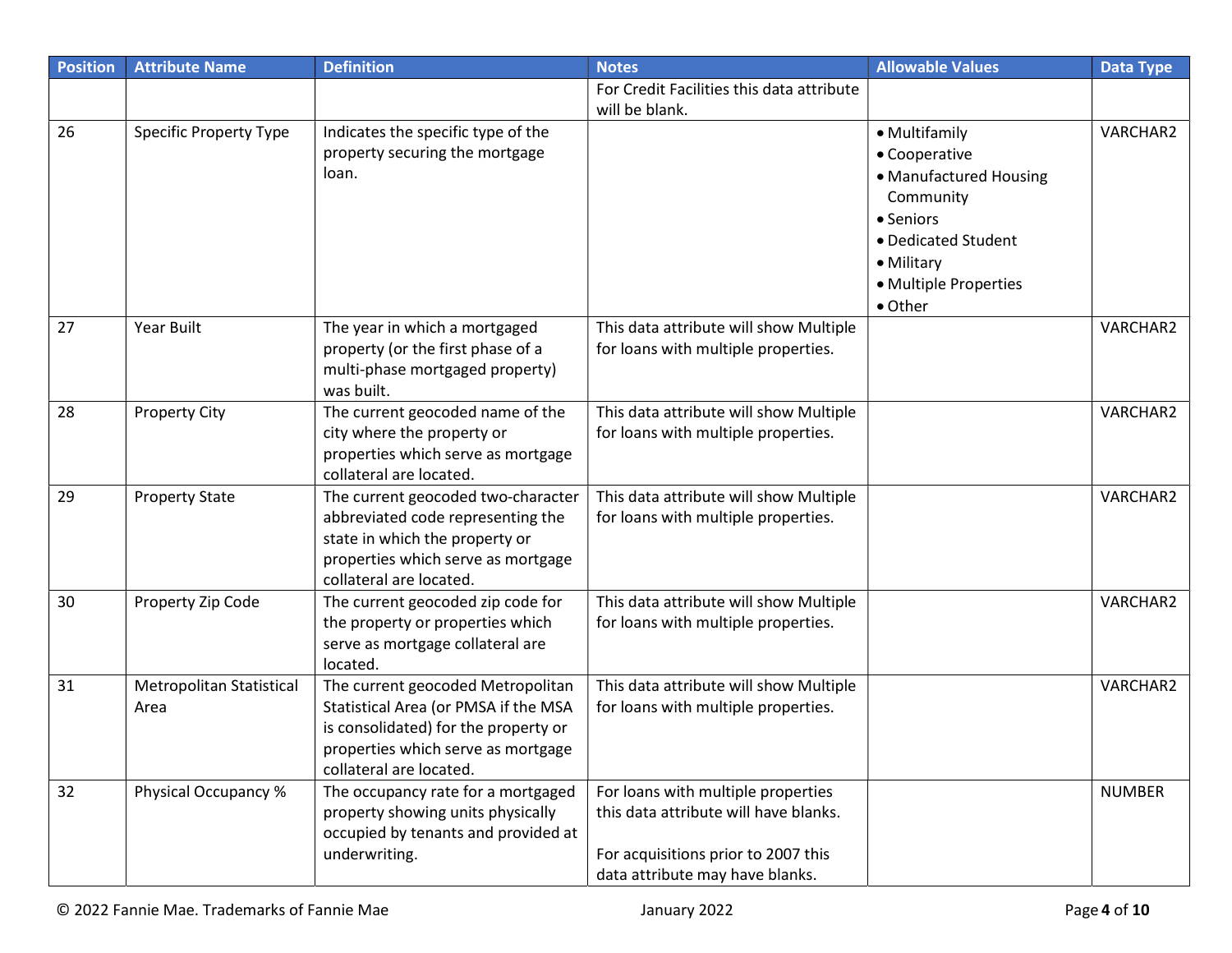| <b>Position</b> | <b>Attribute Name</b>          | <b>Definition</b>                                                                                                                                                                                                                                                 | <b>Notes</b>                                                                                                               | <b>Allowable Values</b>                                                                                                                                                                                                             | <b>Data Type</b> |
|-----------------|--------------------------------|-------------------------------------------------------------------------------------------------------------------------------------------------------------------------------------------------------------------------------------------------------------------|----------------------------------------------------------------------------------------------------------------------------|-------------------------------------------------------------------------------------------------------------------------------------------------------------------------------------------------------------------------------------|------------------|
| 33              | Liquidation/Prepayment<br>Code | Indicates the type of scheduled or<br>unscheduled principal collection or<br>liquidation.                                                                                                                                                                         | For further details see the MFLPD<br>FAQs.                                                                                 | · Deed-in-Lieu<br>· Discounted Payoff<br>· Dissolution<br>• Foreclosure<br>• Fully Paid, Matured<br>• Fully Paid, Prepaid<br>· Fully Paid, Refinance<br>• Repurchase<br>· Substitution<br>• Third Party Sale<br>· Other Liquidation | VARCHAR2         |
| 34              | Liquidation/Prepayment<br>Date | The date on which the mortgage<br>loan was liquidated/prepaid.                                                                                                                                                                                                    | This date may be different from<br>Foreclosure Date or Credit Event<br>Date.<br>For further details see the MFLPD<br>FAQs. |                                                                                                                                                                                                                                     | <b>DATE</b>      |
| 35              | Foreclosure Date               | The date the mortgage loan was<br>foreclosed.                                                                                                                                                                                                                     |                                                                                                                            |                                                                                                                                                                                                                                     | <b>DATE</b>      |
| 36              | <b>Credit Event Date</b>       | For a Real Estate Owned (REO)<br>Credit Event Type the date on which<br>a foreclosed property was disposed<br>through an REO sale.<br>For a Non-REO Credit Event Type<br>this is the date the credit event took<br>place (e.g., the date of third-party<br>sale). |                                                                                                                            |                                                                                                                                                                                                                                     | <b>DATE</b>      |
| 37              | Foreclosure Value              | For a REO Credit Event, the value of<br>the property or properties at the<br>time of foreclosure or deed-in lieu.                                                                                                                                                 |                                                                                                                            |                                                                                                                                                                                                                                     | <b>CURRENCY</b>  |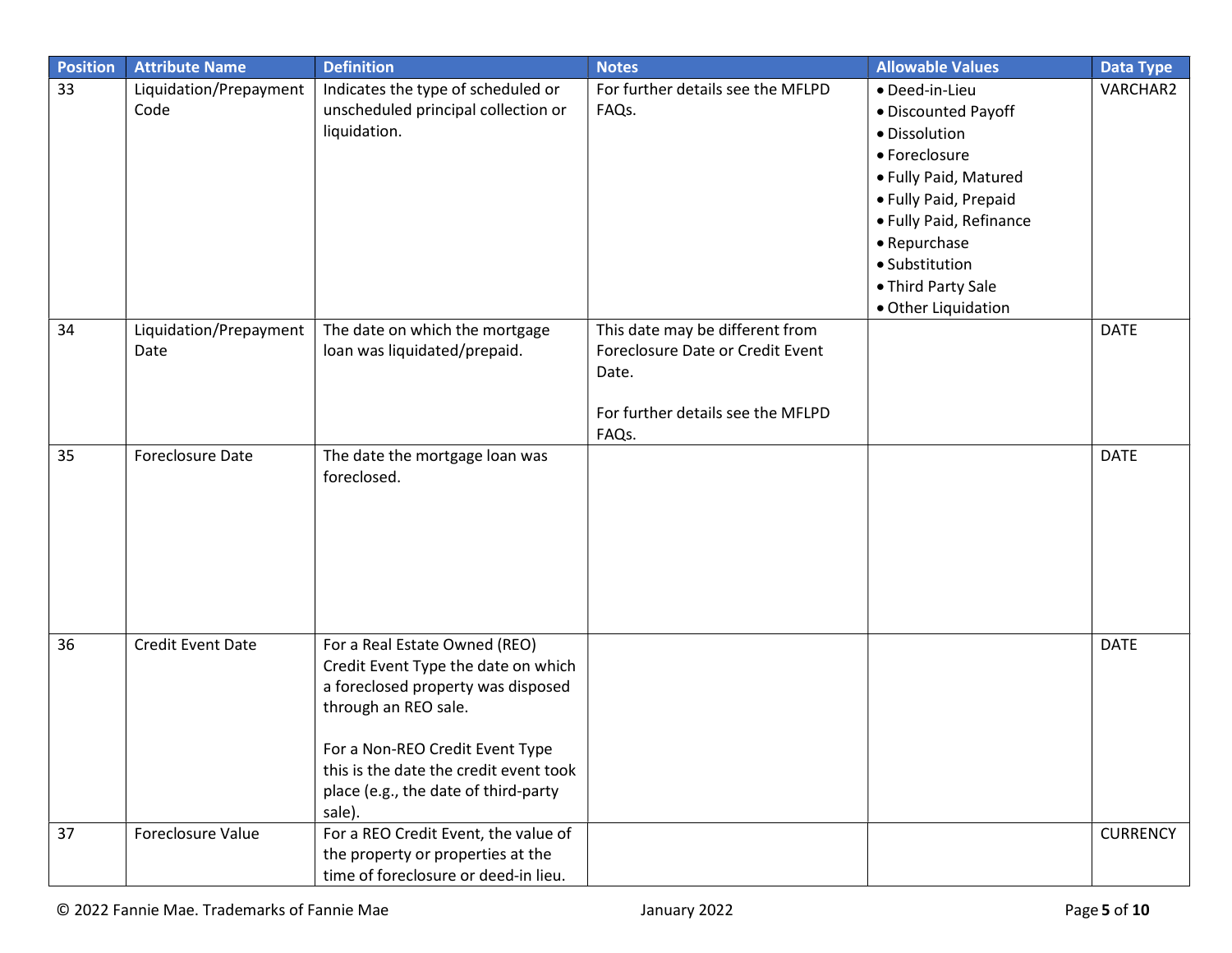| <b>Position</b> | <b>Attribute Name</b>              | <b>Definition</b>                                                                                                                                                                                                                                                                                                                                                                                                                        | <b>Notes</b>                                                                                                                                                                                                       | <b>Allowable Values</b>    | <b>Data Type</b> |
|-----------------|------------------------------------|------------------------------------------------------------------------------------------------------------------------------------------------------------------------------------------------------------------------------------------------------------------------------------------------------------------------------------------------------------------------------------------------------------------------------------------|--------------------------------------------------------------------------------------------------------------------------------------------------------------------------------------------------------------------|----------------------------|------------------|
|                 |                                    | For a Non REO Credit Event, the<br>value at the time of the Credit<br>Event.                                                                                                                                                                                                                                                                                                                                                             |                                                                                                                                                                                                                    |                            |                  |
| 38              | Lifetime Net Credit Loss<br>Amount | The sum of the loan balances<br>charged off in a liquidation event,<br>the foregone interest accrued<br>through loan liquidation, and the<br>net cash flow (e.g., total amount of<br>expenses incurred, property<br>income) used in efforts to mitigate<br>losses on non-performing loans and<br>Real Estate Owned; offset by the<br>receipt of third-party loss sharing<br>benefits and insurance claims as of<br>the reporting period. | Lifetime Net Credit Loss Amount is<br>not reported until foreclosure or a<br>resolved credit event.<br>For further details see the MFLPD<br>Credit Events and Loss Sharing QRG.                                    |                            | <b>CURRENCY</b>  |
| 39              | Sale Price                         | Sale price of the property or<br>properties sold.                                                                                                                                                                                                                                                                                                                                                                                        | The availability of Sale Price for REOs<br>is limited prior to 2008.                                                                                                                                               |                            | <b>CURRENCY</b>  |
| 40              | Default Amount                     | The amount of unpaid principal<br>balance and accrued interest at the<br>time of default.                                                                                                                                                                                                                                                                                                                                                | For some loans with a Credit Event<br>this data attribute may be blank.                                                                                                                                            |                            | <b>CURRENCY</b>  |
| 41              | Credit Event Type                  | The type of event on which a<br>property and/or loan was disposed.                                                                                                                                                                                                                                                                                                                                                                       |                                                                                                                                                                                                                    | • Non-REO<br>$\bullet$ REO | VARCHAR2         |
| 42              | <b>Reporting Period Date</b>       | The monthly reporting period of the<br>mortgage loan.                                                                                                                                                                                                                                                                                                                                                                                    |                                                                                                                                                                                                                    |                            | <b>DATE</b>      |
| 43              | Loan Active Property<br>Count      | The current number of properties<br>that serve as collateral for the<br>mortgage loan.                                                                                                                                                                                                                                                                                                                                                   | This data attribute will be zero<br>for fully defeased loans.                                                                                                                                                      |                            | <b>NUMBER</b>    |
| 44              | Note Rate                          | The interest rate of the mortgage<br>loan.                                                                                                                                                                                                                                                                                                                                                                                               | Generally, for fixed-rate loans this is<br>the paying rate and for adjustable-<br>rate loans this is the accruing rate.                                                                                            |                            | <b>NUMBER</b>    |
| 45              | <b>Maturity Date - Current</b>     | The date the final scheduled<br>payment of principal and interest is<br>due on the loan, as of the reporting<br>period.                                                                                                                                                                                                                                                                                                                  | There are some loans that have a<br>current maturity date different than<br>the maturity date at acquisition with<br>no modification flag.<br>Under the Extended Maturity<br>product (which is no longer offered), |                            | <b>DATE</b>      |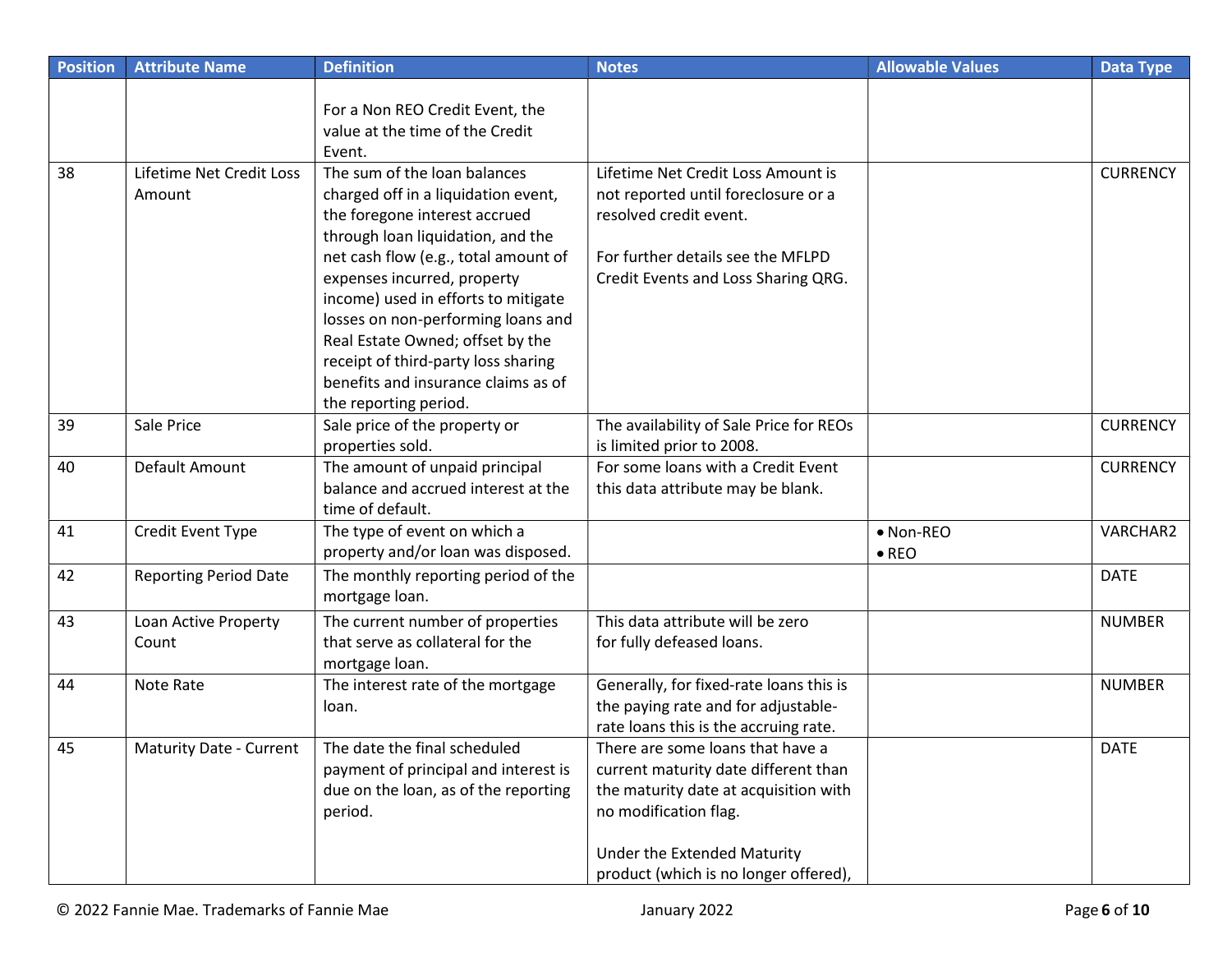| <b>Position</b> | <b>Attribute Name</b>                          | <b>Definition</b>                                                                                                                                                    | <b>Notes</b>                                                                                                                                     | <b>Allowable Values</b>                                                                                                                                                                                                                                                              | Data Type       |
|-----------------|------------------------------------------------|----------------------------------------------------------------------------------------------------------------------------------------------------------------------|--------------------------------------------------------------------------------------------------------------------------------------------------|--------------------------------------------------------------------------------------------------------------------------------------------------------------------------------------------------------------------------------------------------------------------------------------|-----------------|
|                 |                                                |                                                                                                                                                                      | the borrower had the option, if they<br>met certain conditions, to extend the<br>loan maturity date by one year.<br>These are not modifications. |                                                                                                                                                                                                                                                                                      |                 |
| 46              | <b>UPB - Current</b>                           | The scheduled or stated principal<br>balance for a mortgage loan as of<br>the end of the reporting period.                                                           |                                                                                                                                                  |                                                                                                                                                                                                                                                                                      | <b>CURRENCY</b> |
| 47              | Delinquency UPB                                | The actual dollar amount of the<br>unpaid principal balance that<br>corresponds to Fannie Mae's<br>participation in the mortgage loan at<br>the time of delinquency. | For loans that that have an SDQ<br>Indictor of Y prior to 2005 the<br>Delinquency UPB is blank.                                                  |                                                                                                                                                                                                                                                                                      | <b>CURRENCY</b> |
| 48              | Loan Payment Status                            | Indicates the status of the mortgage<br>loan payment.                                                                                                                |                                                                                                                                                  | • Current<br>• 30-59 Days Delinquent<br>· 60-89 Days Delinquent<br>• 90+ Days Delinquent                                                                                                                                                                                             | VARCHAR2        |
| 49              | SDQ Indicator                                  | Indicates if the mortgage loan is<br>seriously delinquent (60+ day<br>delinquent) in the reporting period.                                                           |                                                                                                                                                  | $\bullet Y$<br>$\bullet$ N                                                                                                                                                                                                                                                           | VARCHAR2        |
| 50              | <b>Most Recent</b><br><b>Modification Date</b> | The date when the terms of the<br>most recent loan modification are<br>effective.                                                                                    | Modifications prior to 2010 are not<br>available in MFLPD.                                                                                       |                                                                                                                                                                                                                                                                                      | <b>DATE</b>     |
| 51              | <b>Modification Indicator</b>                  | An indicator that the loan has been<br>modified.                                                                                                                     | Modifications prior to 2010 are not<br>available in MFLPD.                                                                                       | $\bullet$ Y<br>$\bullet$ N                                                                                                                                                                                                                                                           | VARCHAR2        |
| 52              | Defeasance Date                                | The date the borrower exercises its<br>option to defease the mortgage<br>loan.                                                                                       |                                                                                                                                                  |                                                                                                                                                                                                                                                                                      | <b>DATE</b>     |
| 53              | <b>Prepayment Provision</b>                    | A sequential code detailing each<br>type of prepayment provision and<br>the term of the provision in months.                                                         | This data attribute may have blanks<br>for older vintages.                                                                                       | $\bullet$ L = Lockout or prepayment<br>is not allowed during this<br>period<br>• YM = Yield Maintenance<br>$*4\%$ = Percentage value that<br>is multiplied by the current<br>unpaid principal balance at<br>the time of prepayment to<br>calculate the premium<br>• DEF = Defeasance | VARCHAR2        |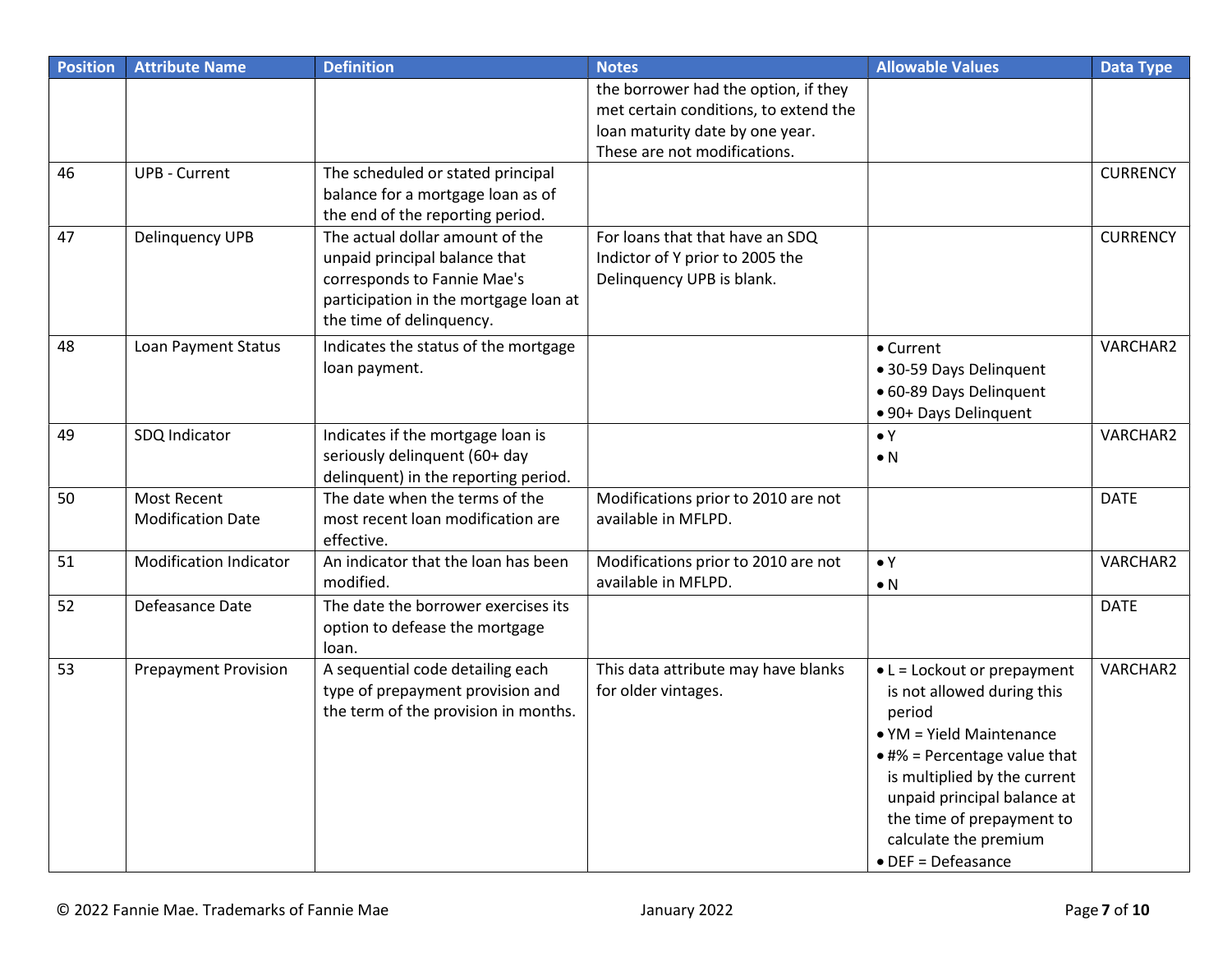| <b>Position</b> | <b>Attribute Name</b>                          | <b>Definition</b>                                                                                         | <b>Notes</b>                                                                | <b>Allowable Values</b>                                                                                                                                      | <b>Data Type</b> |
|-----------------|------------------------------------------------|-----------------------------------------------------------------------------------------------------------|-----------------------------------------------------------------------------|--------------------------------------------------------------------------------------------------------------------------------------------------------------|------------------|
|                 |                                                |                                                                                                           |                                                                             | $\bullet$ O = Open or prepayment is<br>allowed without<br>prepayment premium                                                                                 |                  |
|                 |                                                |                                                                                                           |                                                                             | during this period                                                                                                                                           |                  |
|                 |                                                |                                                                                                           |                                                                             | $\bullet$ O <sup>*</sup> = Is open for                                                                                                                       |                  |
|                 |                                                |                                                                                                           |                                                                             | prepayment and/or has                                                                                                                                        |                  |
|                 |                                                |                                                                                                           |                                                                             | some type of Prepayment<br>Provision; typically for Yield                                                                                                    |                  |
|                 |                                                |                                                                                                           |                                                                             | Maintenance loans 1%                                                                                                                                         |                  |
|                 |                                                |                                                                                                           |                                                                             | followed by open term of 3                                                                                                                                   |                  |
|                 |                                                |                                                                                                           |                                                                             | months                                                                                                                                                       |                  |
| 54              | <b>Prepayment Provision</b><br><b>End Date</b> | A sequential code detailing each<br>type of prepayment provision and<br>the end date.                     | This data attribute may have blanks<br>for older vintages.                  |                                                                                                                                                              | VARCHAR2         |
|                 |                                                |                                                                                                           |                                                                             |                                                                                                                                                              |                  |
| 55              | Affordable Housing Type                        | Indicates the type of multifamily<br>affordable housing for the property<br>supporting the mortgage loan. | For acquisitions prior to 2014 this<br>data attribute generally has blanks. | $\bullet$ LIHTC<br>• Project Based HAP/Sec 8<br>• LIHTC & Project Based<br>HAP/Sec 8<br>• Other<br>• Other - Sponsor Initiated<br>Affordability<br>• Non MAH | VARCHAR2         |
| 56              | MCIRT Deal ID                                  | An alphanumeric identifier of a                                                                           |                                                                             | • Multiple Properties                                                                                                                                        | VARCHAR2         |
|                 |                                                | Multifamily Credit Insurance Risk<br>Transfer (MCIRT) deal.                                               |                                                                             |                                                                                                                                                              |                  |
| 57              | MCAS Deal ID                                   | An alphanumeric identifier of a<br><b>Multifamily Connecticut Avenue</b><br>Security (MCAS) deal.         |                                                                             |                                                                                                                                                              | VARCHAR2         |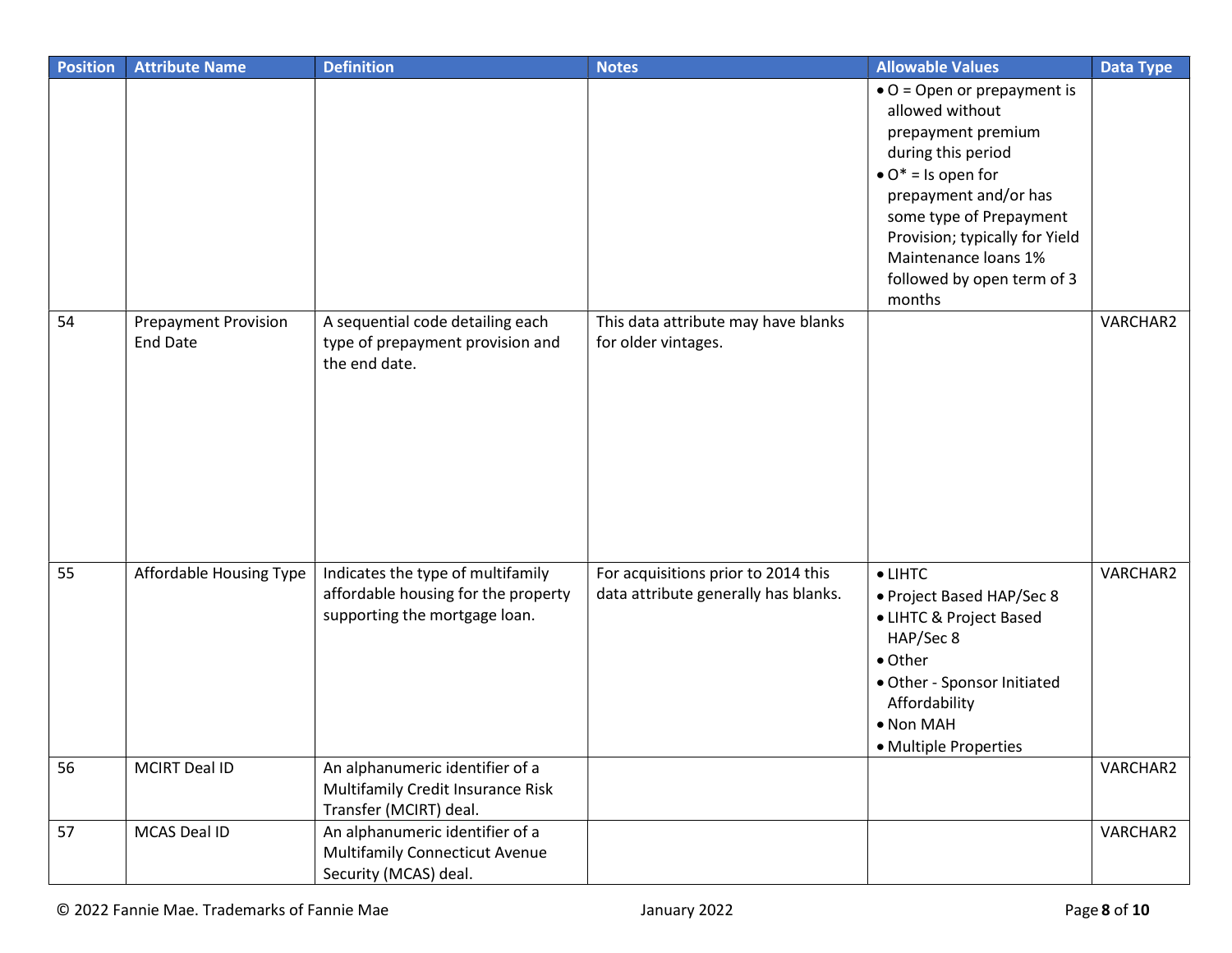| <b>Position</b> | <b>Attribute Name</b>                    | <b>Definition</b>                                                                                                                   | <b>Notes</b>                                                                                                                                                                                                                                                                                                                                                                                                                                                                                                                                                                                                                                                                                                                                                                   | <b>Allowable Values</b>                                                                                                                                                                                   | <b>Data Type</b> |
|-----------------|------------------------------------------|-------------------------------------------------------------------------------------------------------------------------------------|--------------------------------------------------------------------------------------------------------------------------------------------------------------------------------------------------------------------------------------------------------------------------------------------------------------------------------------------------------------------------------------------------------------------------------------------------------------------------------------------------------------------------------------------------------------------------------------------------------------------------------------------------------------------------------------------------------------------------------------------------------------------------------|-----------------------------------------------------------------------------------------------------------------------------------------------------------------------------------------------------------|------------------|
| 58              | <b>DUS Prepayment</b><br>Population Type | Indicates the prepayment provision<br>grouping for the loans included in<br>the report or displayed on the user<br>interface.       | Allowable Values include:<br>Standard - DUS Fixed Rate<br>MBS and cash loans with<br>yield maintenance terms<br>ending six months prior to<br>maturity.<br>SARM - DUS Structured<br>Adjustable Rate (SARM) MBS<br>and cash loans with an initial<br>12-month lockout followed<br>by 1% prepayment premium.<br>Non-Standard - DUS fixed<br>rate MBS and cash loans with<br>other yield maintenance<br>terms (5/3, 7/5, 10/7, 18/15,<br>$30/15$ ).<br>ARM 7-6: DUS 7 Year<br>Adjustable Rate (ARM) MBS<br>and cash loans with an initial<br>12-month lockout followed<br>by 1% prepayment premium<br>Fixed Rate, Declining<br>Premium: 10 Year DUS fixed<br>rate MBS and cash loans with<br>a percentage of UPB<br>prepayment provision of 5%-<br>5%-4%-4%-3%-3%-2%-2%-<br>1%-1% | Standard<br>SARM<br>Non-Standard<br><b>ARM 7-6</b><br>Fixed Rate, Declining<br>$\bullet$<br>Premium                                                                                                       | VARCHAR2         |
| 59              | <b>DUS Prepayment</b><br>Outcome Type    | Indicates whether a loan remains<br>active or has paid off, and whether<br>or not a prepayment premium was<br>paid by the borrower. | "Other" includes Loans that were<br>removed from the MBS trust or<br>liquidated as a result of dissolution of<br>the trust or repurchase of underlying<br>loan(s) by lender.                                                                                                                                                                                                                                                                                                                                                                                                                                                                                                                                                                                                   | Active<br>$\bullet$<br><b>Involuntary Prepayment</b><br>$\bullet$<br>Other<br>$\bullet$<br>Paid On or After<br>$\bullet$<br>Declining Premium End<br>Date<br>Paid On or After Lock Out<br><b>End Date</b> |                  |